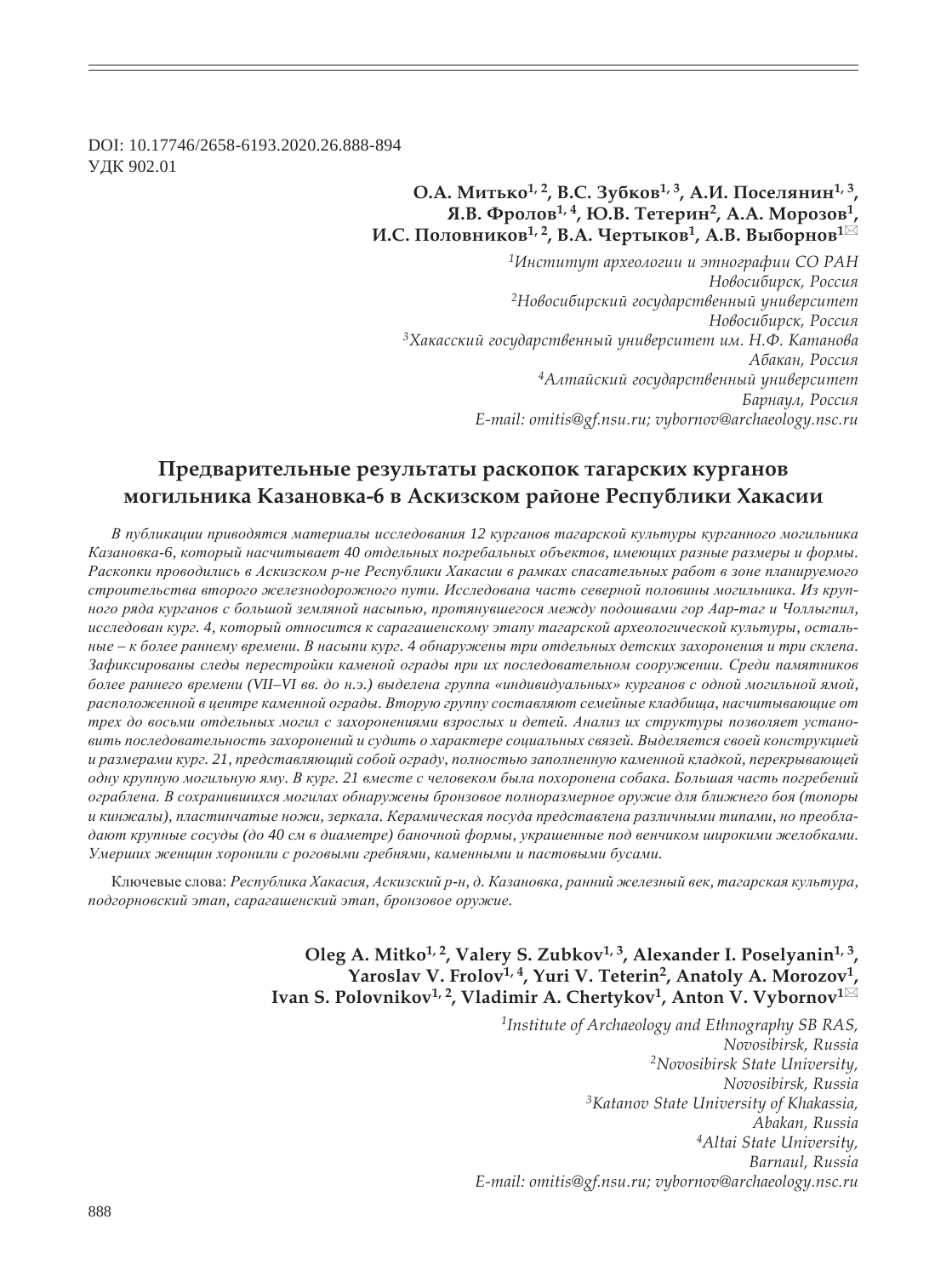# **Preliminary Results of Excavations of the Tagar Kurgans at Kazanovka-6 Burial Ground in the Askizsky District of the Republic of Khakassia**

*This publication provides materials from the study of 12 kurgans of the Tagar culture of the Kazanovka-6 kurgan burial ground, numbering 40 separate burial objects of various sizes and shapes. Excavations were carried out in the Askizsky district of the Republic of Khakassia as part of rescue work in the zone of the planned construction of the second railway track. A part of the northern half of the cemetery was examined. From a large row of mounds with a large earth wall extending between the soles of the Aar-Tag and Chollygpil mountains, one kurgan 4, which belongs to the Saragashen stage of the Tagar archeological culture, and the rest – to an earlier time, was investigated. Three separate children's burials and three crypts were discovered in the embankment of kurgan 4. In their successive construction, traces of stone fence reconstruction were recorded. Among the sites of earlier times (7th to 6th centuries BC), a group of "individual" burial mounds with one grave pit located in the center of the stone fence was identified. The second group consists of family cemeteries with three to eight separate graves of adults and children. Analysis of their structure allows establishing the sequence of graves and noting the nature of social ties. It is distinguished by its structure and size of kurgan 21, which is a fence completely filled with masonry overlapping one large grave pit. A dog was buried in kurgan 21 together with a man. Most of burials were robbed. In the surviving graves, full-size bronze weapons for close combat (axes and daggers), plate knives as well as mirrors were found. Ceramic dishes are of different types, but predominant large vessels (up to 40 cm in diameter) are can-shaped, decorated under a whisk with wide grooves. Horn ridges, stone and paste beads accompanied deceased women.*

Keywords: *Republic of Khakassia, Askizsky district, Kazanovka village, Early Iron Age, Tagar culture, Podgornovsky stage, Saragashen stage, bronze weapons.*

В полевом сезоне 2020 г. проведены археологические раскопки курганного могильника Казановка-6 в зоне планируемого строительства объекта «Второй путь на перегоне Югачи-Казановская Красноярской железной дороги» в Аскизском р-не Республики Хакасия. В 2019 г. границы этого объекта были определены в ходе археологической разведки ИАЭТ СО РАН [Выборнов, Чертыков, 2019]. Памятник расположен на правобережье р. Аскиз в 0,3 км к югу от с. Казановка. Могильник насчитывает 40 курганов, имеющих разные размеры и форму и занимающих равнинный степной участок между подошвами гор Аар-таг, Чоллыгпил и Толдогей. В зону археологических работ входило 14 отдельных объектов, расположенных с обеих сторон от железной дороги. Из них 12 (раскопы № 4, 5, 8–10, 12–14, 21, 21в, 22) относились ко времени раннего железного века. Их насыпи прилегали к ограждению и кюветам железной дороги (рис. 1) и в течение длительного времени подвергались интенсивному антропогенному воздействию (по ним проходили заграждения железной дороги, траншеи кабелей связи, снегозащитные лесонасаждения, противопожарная опашка, подъездные дороги и т.п.).

Курган 4, крайний среди курганов северной группы, подлежащей аварийно-спасательным раскопкам, находился на невысокой гриве. Размеры насыпи: по линии восток – запад ок. 34–35 м, по линии север – юг 30–31 м, высота от уровня полы кургана до его вершины до 1,7 м.

Насыпь кургана полностью перекрывала ориентированную по сторонам света ограду прямоугольной в плане формы, состоящую из крупных массивных плит, установленных на ребро в вертикальном положении. При снятии насыпи кургана у северо-восточной угловой стелы с внешней (северной) стороны обнаружена небольшая грунтовая яма (объект 1), в которой находился плоскодонный керамический сосуд баночной формы. По верхней части его тулова нанесен орнамент в виде пояска из вдавлений треугольной формы. В заполнении сосуда обнаружены мелкие фрагменты ребер животного (предположительно овцы). Также при снятии насыпи были зафиксированы три детских захоронения (впускные погребения 1–3).

После выхода на уровень древней погребенной поверхности было выявлено, что насыпь кургана перекрывала две разновременные каменные ограды, которые перестраивались по мере совершения захоронений (рис. 2). На площади первой из оград (более ранней) находились две большие могилысклепа, ориентированные по сторонам света.

Могила-склеп 1 прямоугольной в плане формы (размеры  $4.6 \times 4.4 \times 1.2$  м), с бревенчатым перекрытием, срубом и полом. Погребения потревожены грабителями, предположительно в склепе было захоронено минимум шесть человек (взрослые, подростки, дети). Археологический материал представлен четырьмя керамическими сосудами, бронзовым шилом и мелкими украшениями (бляшки полусферической формы, бусина и имитация раковины каури). По времени этот склеп сооружен раньше могилы-склепа 3, но позже могилы-склепа 2.

Могила-склеп 2 (размеры 4,7  $\times$  4,4  $\times$  1,3 м) имела аналогичное устройство. В заполнении могильной ямы были найдены разрозненные останки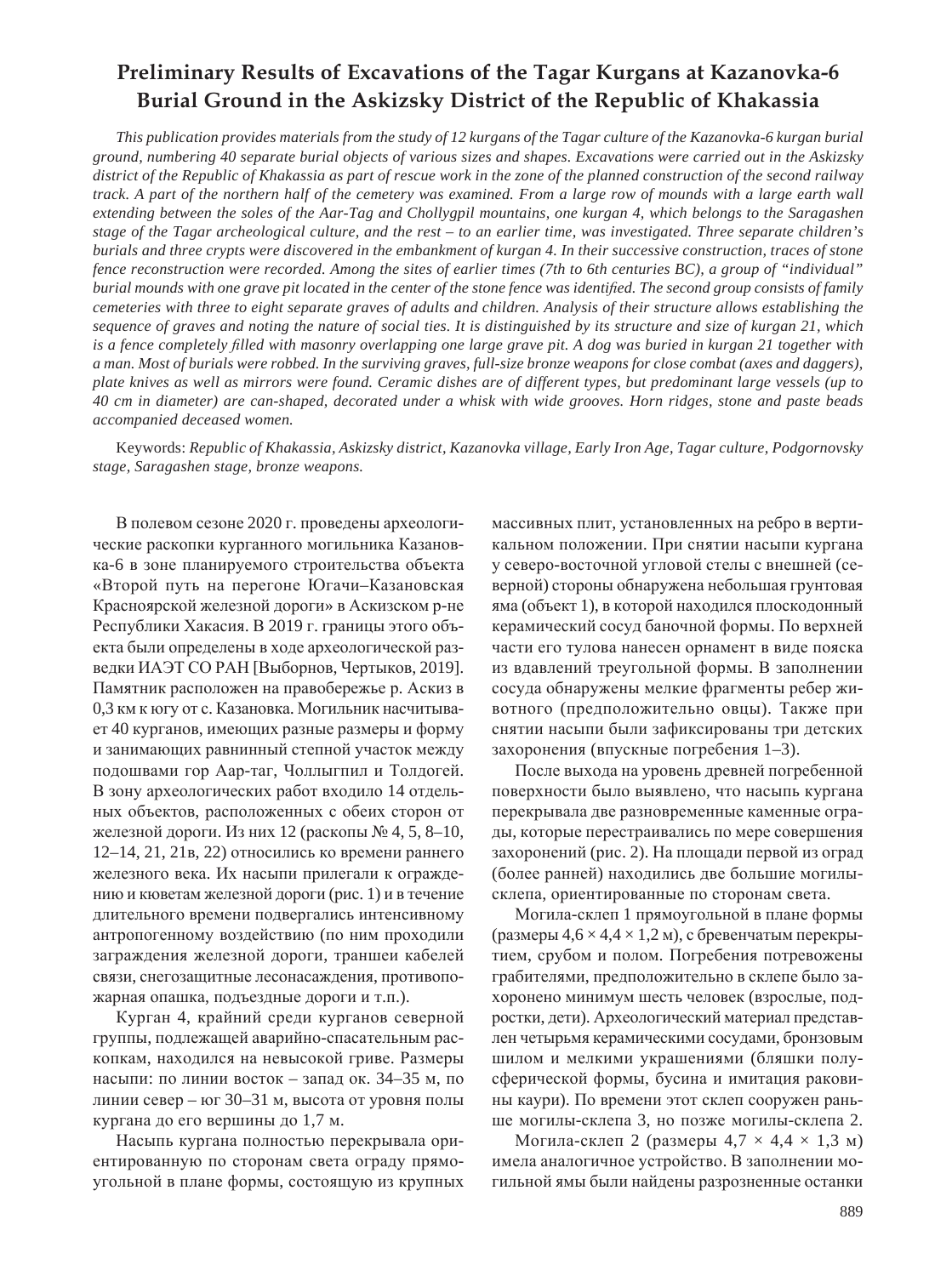

Рис. 1. Курганный могильник Казановка-6. Общий вид с востока.



Рис. 2. Курганный могильник Казановка-6. Кург. 4 после снятия насыпи. Вид с запада.

погребенных, на дне обнаружены костные останки как минимум трех человек. Сопроводительный инвентарь состоял из трех плоскодонных неорнаментированных сосудов баночной формы. Изделия из бронзы представлены пластинчатым ножом с навершием сердцевидной формы, шилом с гвоздевидной шляпкой и иглой. Все три предмета лежали компактной группой на дне могильной ямы.

Более поздняя по времени сооружения могиласклеп 3 (размеры  $4,5 \times 4 \times 1,4$  м) расположена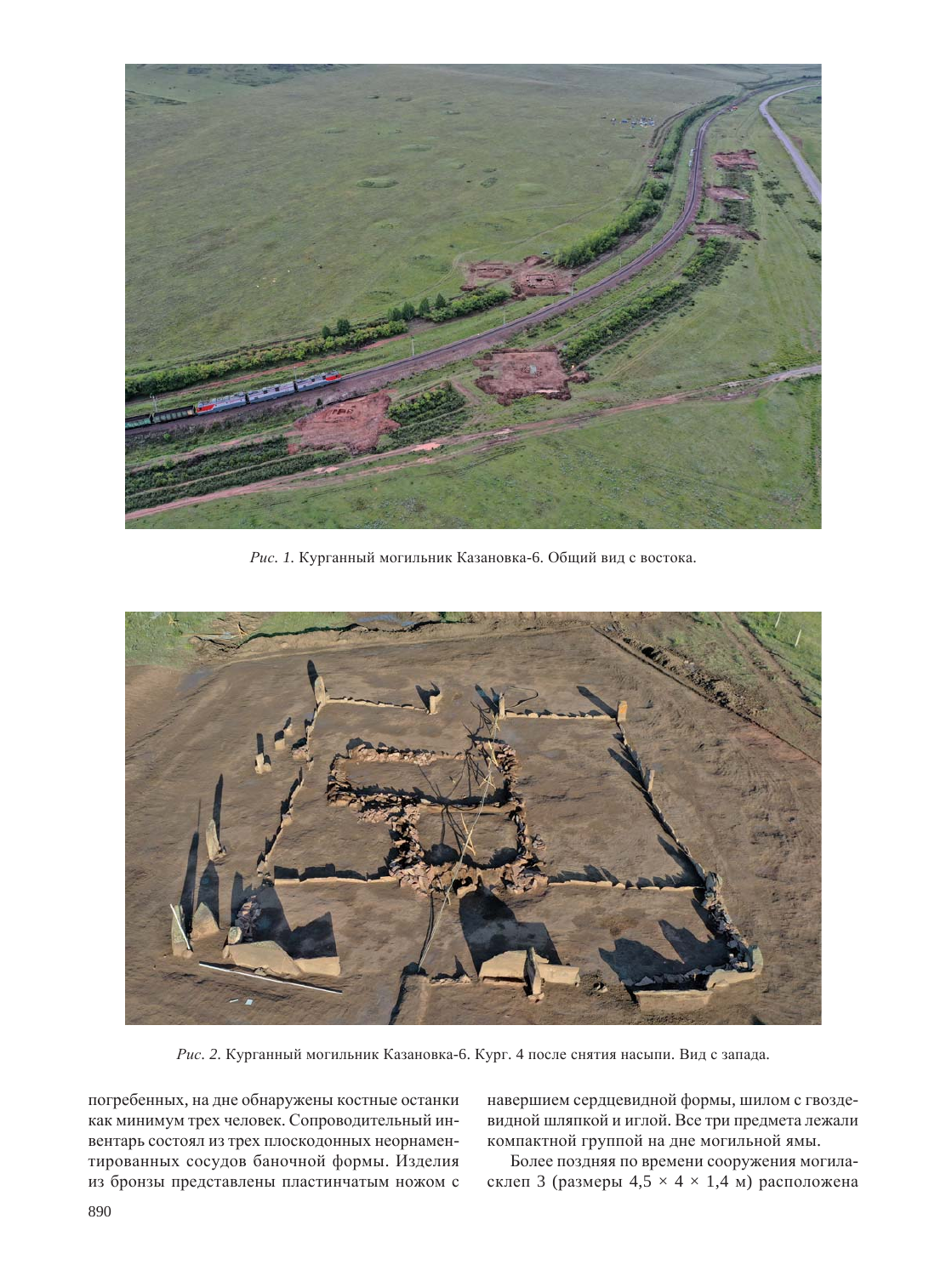западнее могилы-склепа 2. При ее строительстве была частично разобрана западная стенка более ранней ограды. Бревенчатое перекрытие могилы и сруб разрушены грабительским лазом. На дне в разрозненном состоянии находились кости четверых взрослых и троих детей. Наибольшее скопление зафиксировано в центральной части. Археологический материал немногочислен: украшение в виде бронзовой подвески конусовидной формы, бронзовый нож (поврежден) с подтреугольным окончанием рукояти, фрагмент бронзовой полусферы, альчик овцы со сквозным отверстием и фрагменты от четырех плоскодонных сосудов баночной формы (зона венчика украшена тонкими параллельно прочерченными линиями).

По основным типологическим характеристикам конструкции погребального сооружения и сопроводительному инвентарю кург. 4, можно отнести к сарагашенским памятникам тагарской культуры и предварительно датировать его в пределах V-IV вв. до н.э.

Остальные исследованные погребальные объекты относятся к более раннему времени. При этом курганы 5, 8 и 22 имели относительно небольшие размеры насыпей (до 20 м в диаметре), невысокие ограды (до 0,25 м) и по одной могильной яме. В устройстве могил использовались деревянные перекрытия, ямы близких размеров (ок.  $4 \times 2.5 \times$  $\times$  1,5 м), их стенки облицовывали установленными на ребро в два ряда плитами песчаника различной формы, образовывавшими своеобразный каменный ящик.

В могиле кург. 5 был захоронен взрослый мужчина (старше 65 лет), его останки потревожены, но удалось установить, что он покоился в вытянутом положении на спине, с руками вдоль туловища, головой в направлении на запад. Вместе с ним обнаружены остатки заупокойной пищи: две лопатки, кости ноги и несколько ребер овцы, а также фрагменты двух керамических сосудов. В грабительском выбросе из могильной ямы найдено бронзовое зеркало (диаметр 6 см) с петлей на обратной стороне.

В могиле кург. 8 зафиксированы останки двух погребенных (предположительно мужчины и женщины), которые были уложены головой на запад. В северо-западном углу находился большой баночный сосуд черного цвета, украшенный под венчиком широкими желобками. Также на своем первоначальном месте в юго-восточном углу могилы сохранились кости коровы (три ребра, лопатка, кости передней ноги), уложенные, вероятно, на деревянном блюде. При разборке каменной обкладки у северной стенки была найдена бронзовая полусферическая бляшка.

В могиле кург. 22 помимо стенок каменного ящика прослеживались остатки одновенцового деревянного сруба. На дне был обнаружен скелет взрослого человека в нарушенном анатомическом порядке. Предположительно, погребенный лежал головой на запад. Из сопроводительного инвентаря на дне могилы были найдены поврежденный плоскодонный керамический сосуд баночной формы (ниже венчика по верхней части тулова нанесен орнамент в виде двух рядов широких желобков) и бронзовый вток цилиндрической формы с четырьмя прорезями в основании. Также были зафиксированы кости овцы (лопатка и плечевая кость) и ребра крупного рогатого животного.

В отдельную типологическую группу раннетагарских погребальных комплексов можно включить кург. 9, 10, 12–14, 22, а также два кургана с сильно нарушенными насыпями и оградками в раскопе 21в, представлявшие собой, по нашему мнению, семейные некрополи. При схожести с курганами первой группы по размерам насыпей для них характерны более сложные каменные конструкции. Помимо основной ограды они состоят из дополнительно пристроенных оградок и отдельных захоронений детей в каменных ящиках и мелких грунтовых могилах, что может свидетельствовать о хронологической дискретности заполнения подкурганного пространства.

Последовательность захоронения взрослых и детей хорошо иллюстрируется на примере кург. 12, под насыпью которого, в пределах ограды и за ее стенками, насчитывалось 8 могил. Могилы с погребениями взрослых людей были размещены следующим образом. Первое захоронение (мог. 1) располагалось в центральной части площади основной ограды, последующие захоронения произведены последовательно сначала в мог. 8 (внутри курганной ограды), а затем в мог. 3 (уже за ее пределами). Обращает на себя внимание тот факт, что все эти три могилы образуют ряд, идущий в общем направлении с севера на юг. Детские погребения совершены вокруг мог. 1 и 2 как внутри курганной ограды, непосредственно у ее стенок (мог. 5–7), так и с внешней стороны (мог. 3, 4). На наш взгляд, кург. 12 являлся небольшим семейным кладбищем близких родственников. Подобную картину можно наблюдать и при рассмотрении структуры захоронений в кург. 10, 13 и 14.

Материалы раскопок кург. 9, где в переделах ограды были зафиксированы три могильные ямы, содержавшие одиночные и коллективные захоронения, и два детских – за северной стенкой ограды, отражают особенности социальных связей населения раннетагарского времени. Доминирующее центральное положение в структуре кургана зани-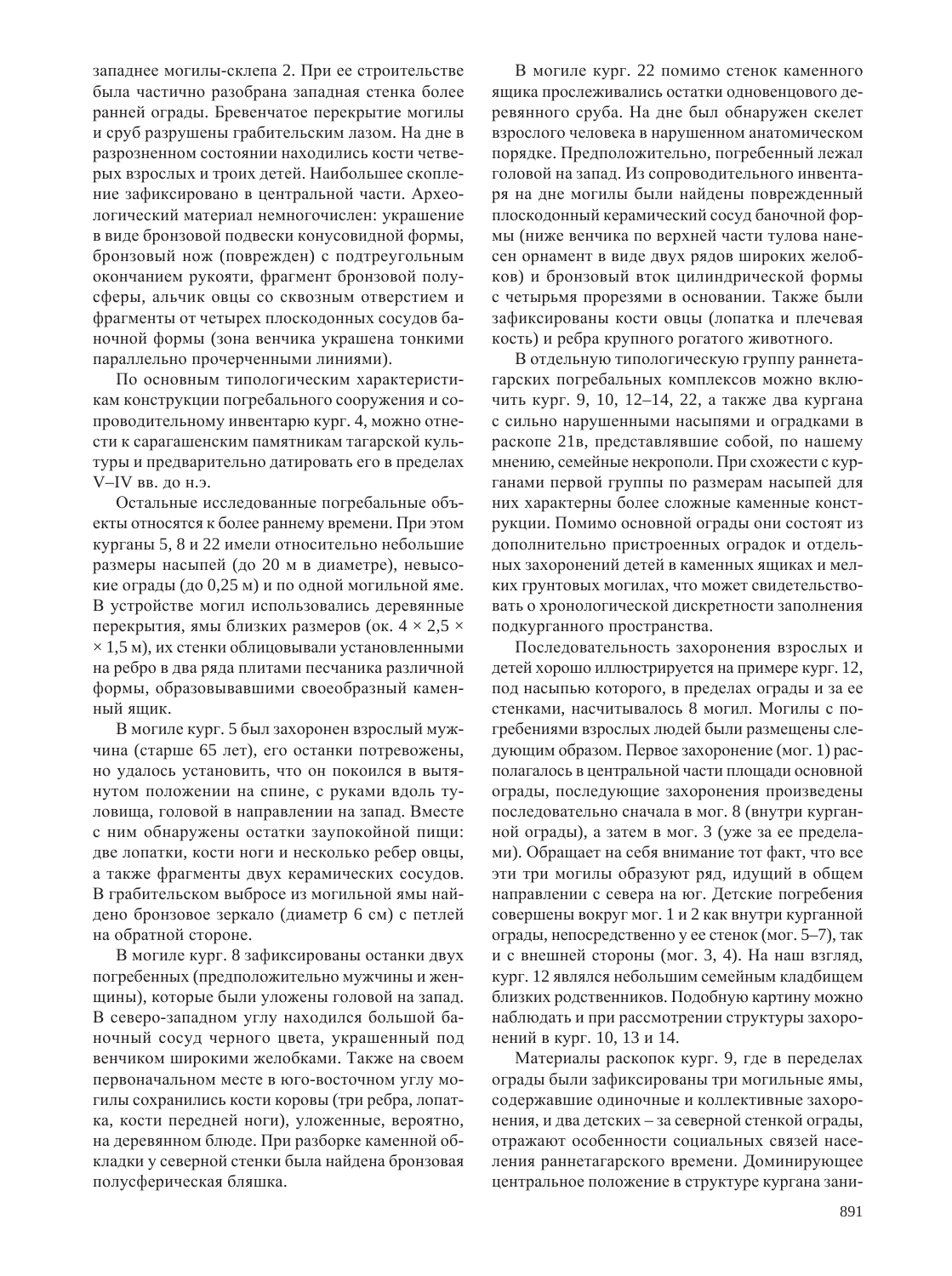мала мог. 1, но о высоком положении погребенного можно судить лишь по одной уцелевшей после ограбления находке небольшого фрагмента металлической фольги желтого цвета. В непотревоженной грабителями мог. 2 (слева от центральной могилы) находилось одиночное погребение взрослого мужчины с набором оружия ближнего боя (кинжал и клевец). В мог. 3 (справа от центральной могилы) – трех взрослых и младенца. Положение скелета одного из взрослых (женщины, скорченно, на правом боку) отличалось от положения тел двух других взрослых (мужчины и женщины, вытянуто, на спине) (рис. 3). При этом если погребальный инвентарь мужчины и женщины помимо крупных керамических сосудов состоял из зеркала и трех комплектов полноразмерного бронзового оружия ближнего боя (рис. 4), то лежавшую в их ногах женщину сопроводили небольшим сосудом, бронзовым ножом и костяным гребнем.

На наш взгляд, захоронения в мог. 3, как и в кург. 9 в целом, дают основания не только для выделения в качестве социальных слоев двух «устойчиво доминирующих» групп тагарского общества - свободных воинов-«общинников» (вместе с членами их семей) и привилегированной верхушки (элиты), но и расширения представлений о социальной структуре за счет погребений, «условно называемых бедными», которых, как считают исследователи, «практически нет» [Савинов, 2012, с. 98]. Возможно, институт семьи в тагарской культуре мог представлять собой систему «расширенных семей», основанных как на браке и родстве, так и на различного рода социальных связях, с включением в их состав «зависимых» слуг (или «бывших зависимых»). Примечательно, что украшенный циркульным орнаментом роговой гребень женщины, занимающей в мог. 3 подчеркнуто подчиненное положение, относится к «типично тагарским» [Вадецкая, 1986, табл. VI А, 13, Б 9; VII, 8; Александров, Боковенко, Смирнов, 2014, рис. 42, *1*]. Подобные гребни отличаются от карасукских и получают широкое распространение в «скифском хронологическом горизонте» (баиновский и подгорновский этапы)  $[$ Поляков, 2005, с. 108]. Типологически близкое изделие было обнаружено в женском захоронении кург. 12 (мог. 2) исследуемого могильника, где



Рис. 3. Курганный могильник Казановка-6. Кург. 9, мог. 3.



Рис. 4. Курганный могильник Казановка-6. Кург. 9, мог. 3. Погребальный инвентарь (бронза).  $1-3$  – топоры;  $4$  – вток;  $5$  – зеркало; 6, 7 – кинжалы; 8, 9 – ножи.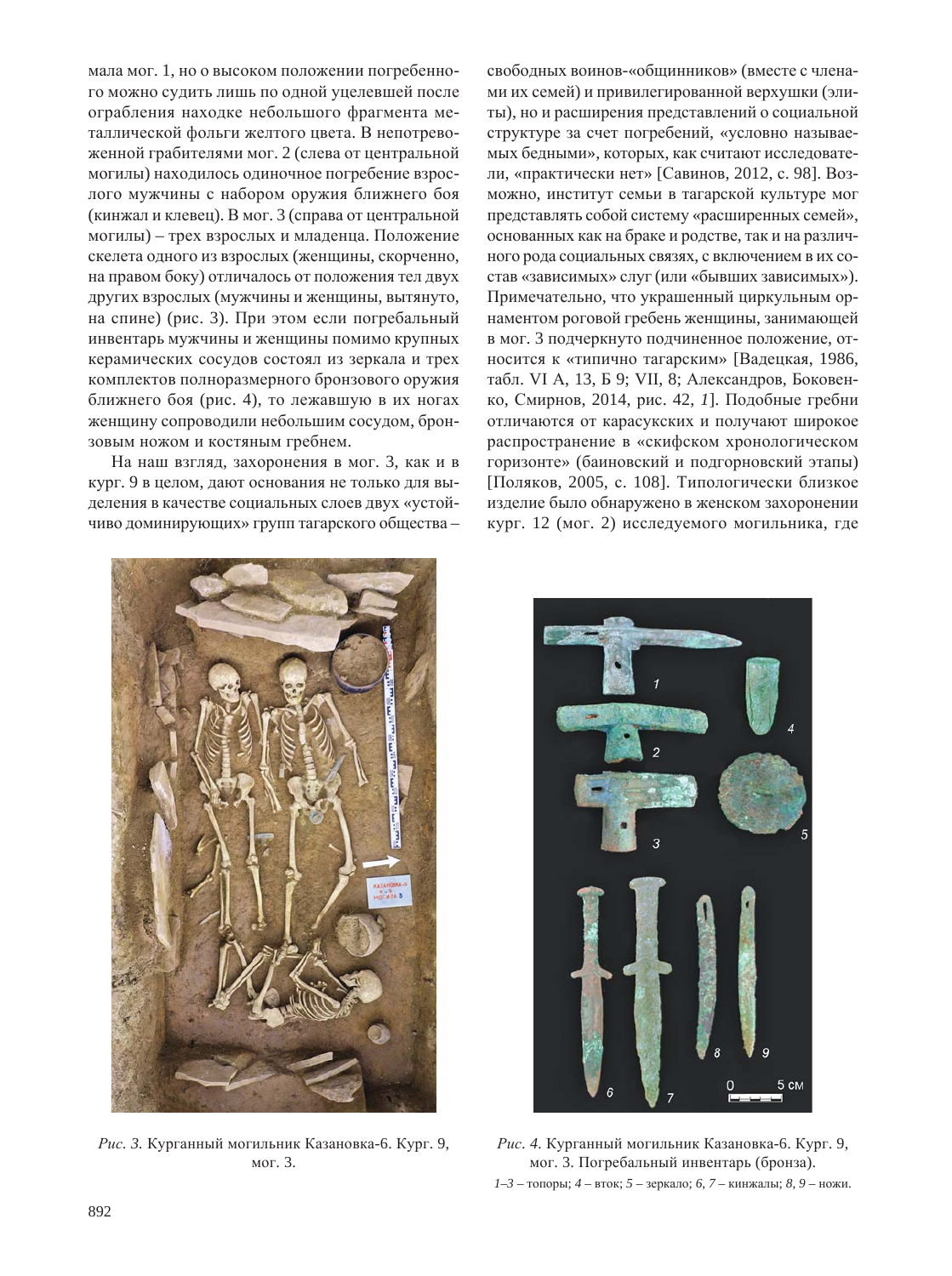оно находилось вместе с головным ножом. Из состава погребального инвентаря также выделяется небольшой фрагмент кожи с тонко вышитым на нем орнаментом в виде четырех лепестков (рис. 5), который можно отнести к ярким образцам художественно-прикладного искусства древнего населения железного века Южной Сибири.

В целом же кург. 5, 8–10, 12–14, 21 и 22 по своей архитектуре (устройству курганной ограды, характеру внутримогильных и надмогильных конструкций, положению умершего в могиле) и сопроводительному инвентарю (керамические сосуды, бронзовые изделия, включая украшения, зеркала, оружие) в культурно-хронологическом плане принадлежат подгорновским памятникам тагарской археологической культуры. Предварительно они относятся к VII-VI вв. до н.э. Для курганов из раскопа 21 в мы предполагаем более раннюю датировку – VIII в. до н.э. – в связи с максимальной планиграфической близостью к погребальным объектам позднего бронзового века, отсутствием стел, наличием в погребениях ножей с навершием в виде срезанного кольца.

К VII–VI вв. до н.э. относится кург. 21, хотя его конструкция отличается от устройства большинства погребальных объектов тагарской культуры. В ходе раскопок под земляной насыпью кургана была открыта сплошная системная плотная кладка из массивных плит, перекрывавшая все пространство прямоугольной ограды (размеры  $12,2 \times$  $\times$  11,2 м, ориентирована по сторонам света, с небольшим отклонением) и «нестандартную» могильную яму прямоугольной формы  $(4 \times 2,5 \times 1,5 \text{ m})$ . Аналогичную строительную традицию можно отметить и в конструкции кург. 22, имевшего, однако, небольшие размеры и кладку из мелких камней, в значительной степени уничтоженную грабителями. Наибольшая же близость прослеживается в устройстве кург. 4 могильника Чергатинский-1, расположенного на севере Хакасии. Прямоугольная ограда этого памятника также была перекрыта сплошным плотным каменным панцирем, что нетипично для подгорновских памятников [Александров, Боковенко, Смирнов, 2014, рис. 39, 40].

Погребение было ограблено, но на дне могилы сохранились в сочленении кости скелета мужчины, лежащего на спине. Останки второго погребенного были зафиксированы среди костей животных (коровы и барана). Там же находились многочисленные фрагменты раздавленного плоскодонного сосуда баночной формы, украшенного под венчиком широкими желобками. В юго-западном углу в непотревоженном состоянии был зафиксирован скелет собаки, уложенной на боку, черепом на восток. Рядом с ним найдена серьга, изготовленная из



*Рис.* 5. Курганный могильник Казановка-6. Кург. 9, мог. 3. Фрагмент кожаного изделия с вышивкой.

желтого металла. Она представляет собой колечко, свитое из золотой проволоки, с конусовидной литой подвеской. За западной стенкой ограды кургана были выявлены еще два погребения – взрослого и ребенка. Они были совершены позднее основных захоронений, и, вероятно, мощное каменное перекрытие стало препятствием для их захоронения в пределах ограды.

Погребения собак в тагарских курганах – довольно распространенное явление. Известно более ста случаев находок как непосредственно захоронений, так и костей собак. При этом животное могло рассматриваться в качестве «живого инвентаря», собственности погребенного человека [Кузнецов, Худяков, 1989].

Раскопанная часть курганного могильника Казановка-6, судя по предварительной оценке полевых наблюдений и атрибуции археологических предметов, представляет собой разнообразный комплекс погребальных объектов тагарской культуры от самых ранних ее стадий до сарагашенского этапа (по классификации М.П. Грязнова). С одной стороны, они демонстрируют определенную оригинальность конструктивных и погребальных традиций, с другой – являются частью хорошо известной по раскопкам, в том числе в ближайшей округе, тагарской курганной культуры.

#### **Благодарности**

Авторы искренне благодарны Н.А. Боковенко, С.В. Александрову и А.В. Полякову за советы и консультации при исследовании памятника. Культурнохронологическая атрибуция и интерпретация мате-